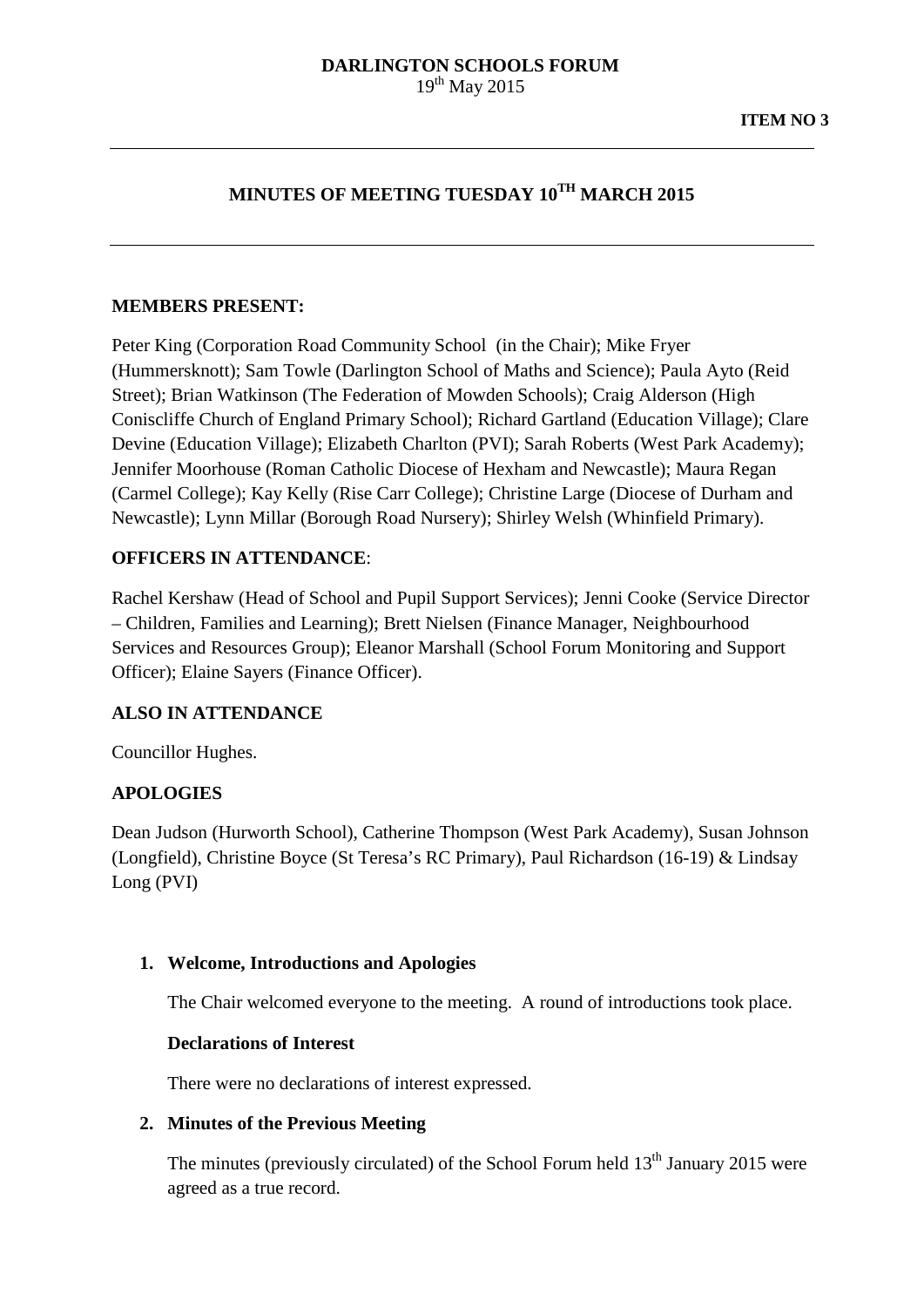## **Matters Arising**

There were no matters arising.

# **3. Budget Update 2014/15**

The Forum referred to a previously circulated paper. It was noted that as we are almost at year end the vast majority of the projected figures will be the final figures. However, there will still be changes to some spend and the Forum will be presented with the final 2014/2015 budget at the May meeting.

# **4. School Funding Formula/Budget 2015/16**

The Forum referred to a previously circulated paper. The Finance Manager pointed out to the Forum that the school funding formula submitted to the Education Funding Agency in January complied with the regulations and criteria, therefore, there will be no change to the schools budgets for 2015/16.

# Copyright Licences

The Forum referred to a previously circulated paper. It was noted that there is a shortfall in the estimated amount for copyright licences built into the 2015/16 budget. It will be decided at the May meeting how the funding for the increased licence costs will be met.

It was pointed out by the Finance Manager that as licences are procured by the EFA schools should not be paying for licences, unless they are specialist (i.e. outside of the centrally procured licenses).

# **5. Speech & Language Resource Base and Outreach Service – Northwood School**

The Forum referred to a previously circulated report, the main facts of which were highlighted and discussed.

It has been noted that where children may be referred to the base, parents are reluctant to give up a school place in their home school, due to the uncertainty of being able to return their child to that school when they exit. This is often the result of class number restrictions and/or the lack of primary school places. The School Forum requested that the review of indicators include a summary of this position (ie children's home school vs children accessing the base admitted at Northwood School).

It was also noted that there is a growing trend that professionals are recommending that children attend a school because of the provision available, particularly at the Early Years. Attention was particularly drawn to the mapping of provision at Appendix 1. It was noted that the outreach service should be part of the continuum of provision to ensure that children with the greatest need are placed in the resource base.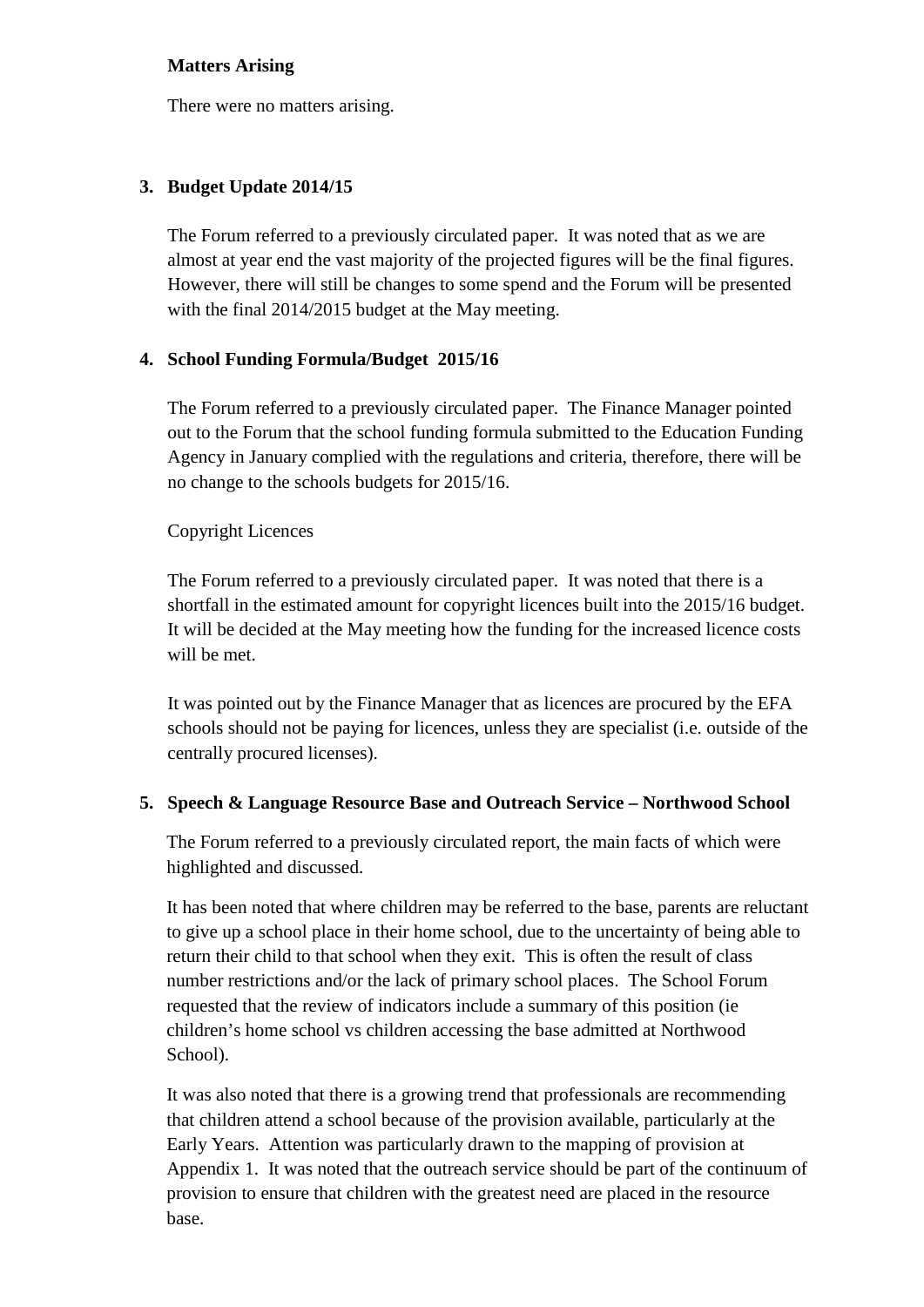The Forum commented on the high % of costs to run the service being allocated to premises costs but the Officer explained that the % was similar to other resource base budgets.

The SF agreed to a review of procedures for children accessing the base including whether a 'dual roll' position can be agreed. The SF officer explained there were likely to be financial implications that would need to be agreed with all schools and this will be presented at the next meeting.

The SF Officer explained there were actions to take forward with the Resource Base which should include the promotion of the outreach service, and a new model of training. It is suggested that lead Speech, Language and Communication 'champions' be identified in each school. Staff attending training will have the responsibility to cascade and impart knowledge and experience that schools adopt as a whole school approach. This ensures buy-in at the highest level, and a consistency of approach. This approach was noted as ensuring that the resource base and outreach is working with the children most in need, and at the right level.

It was recommended and agreed that a schools speech and language strategy be produced and presented to the next meeting with the purpose of schools@onedarlington to use as a reference point. It was noted this is the best way to enhance and co-ordinate universal provision and provide support at an earlier stage of language development.

# **6. Low Incidence Needs Service**

The Forum referred to a previously circulated report, the main facts of which were highlighted and discussed. The current delivery position and benchmark indicators were noted which form a basis for monitoring.

The SF Officer explained there were actions to take forward with the service which form part of an improvement plan, including update of service information to feed into the Local Offer.

The School Forum noted the levels of support provided, which is the preference for all schools, it was noted that providers of 16-19 education do not immediately require more support than is already provided however it was noted that the demand may increase as indicated by data and the service need to build this into transition planning. This may affect the service model going forward.

The current specification was agreed not to be in need of radical change however it was agreed that through ongoing monitoring with the Executive Head of the LINS the SF Officer will develop delivery models which address these preferences and cost each model where appropriate.

# **7. Any Other Business**

Service Reviews – School Forum agreed the Officer's work programme to include a review of the Social, Communication and Outreach Service (ASD), co-ordinated by Hurworth School.